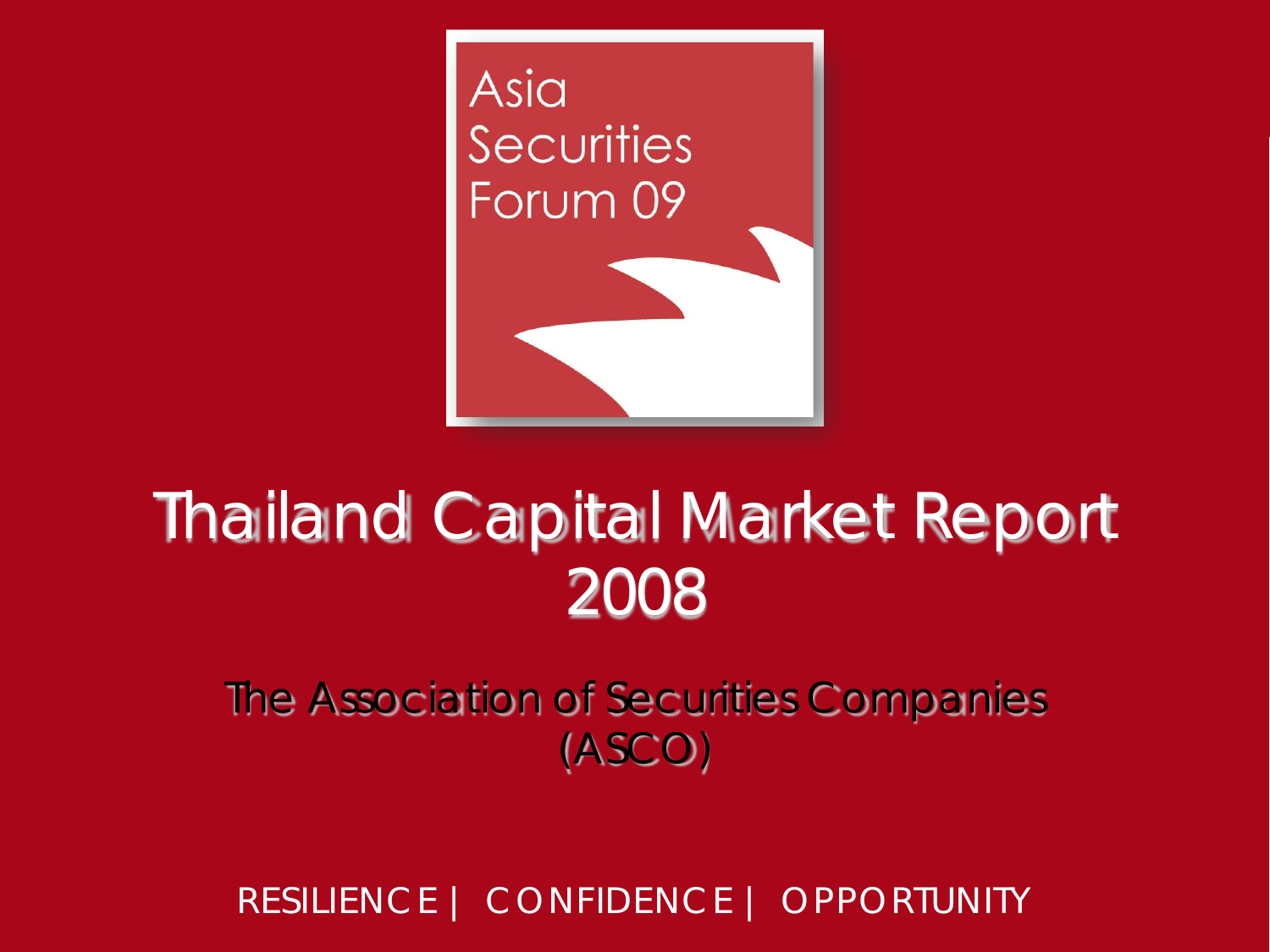



### Overview of Thai Capital Market

### Performance of Securities Industry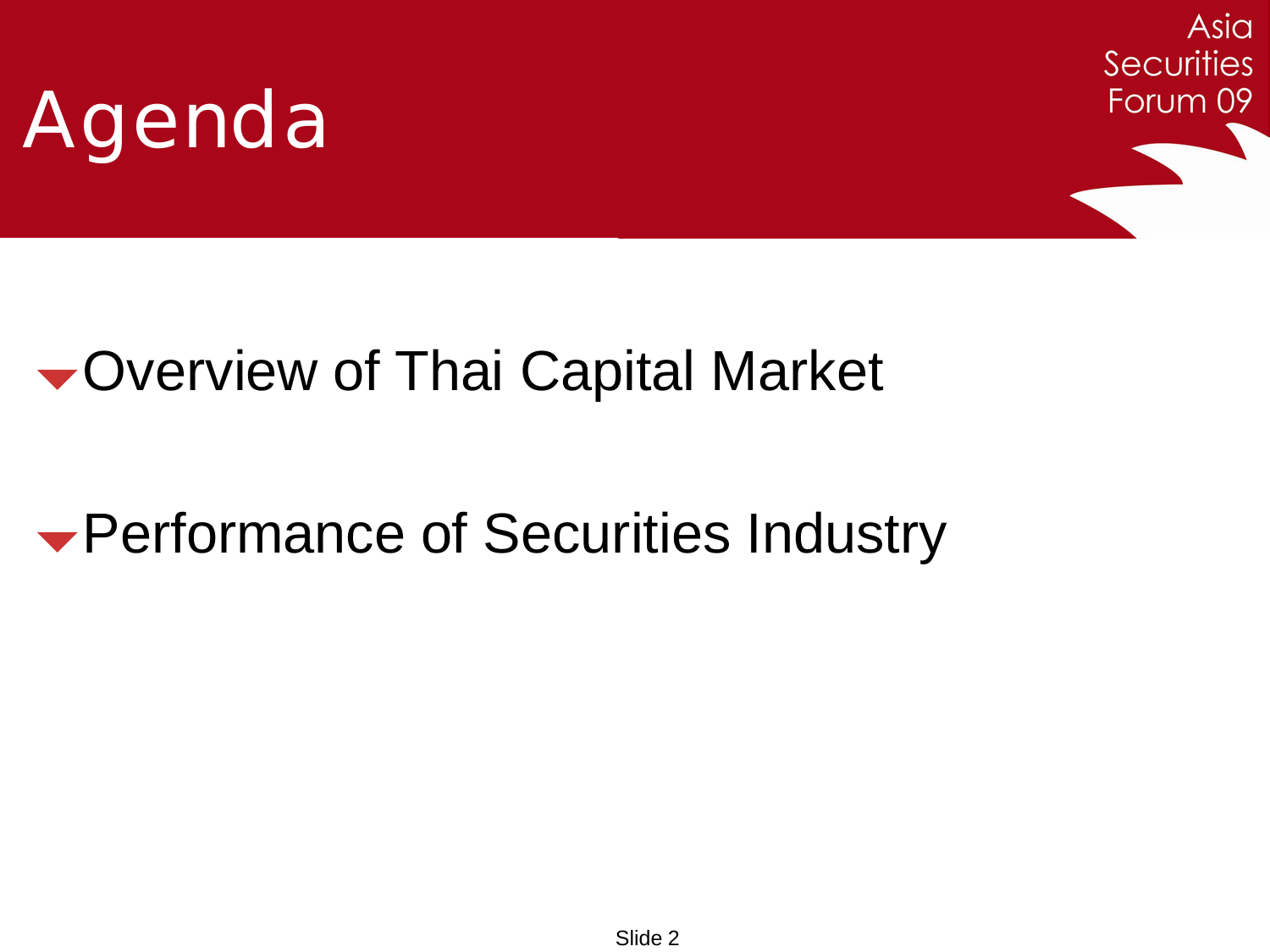

# **Overview** of Thai Capital Market

Slide 3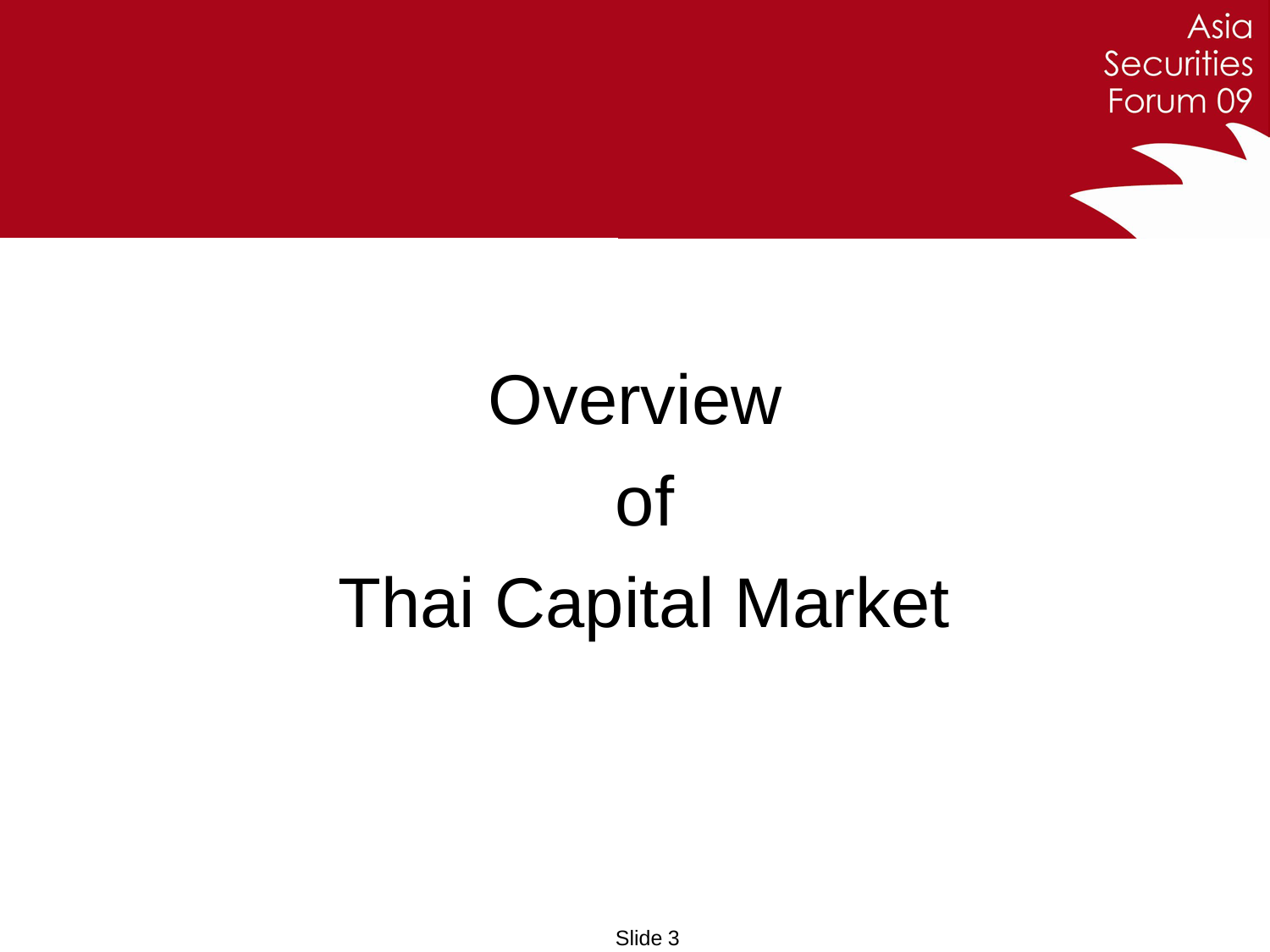SET Index at the end of 2008 decreased 47% from 2007 to 449.96 points while the daily average turnover dropped by 6% to 16,118 million baht

> unit : mil.baht index 1,800 22,000 20,000 1,600 18,000 1,400 16,000 1,200 14,000 1,000 12,000 10,000 800 8,000 600 6,000 400 4,000 200 2,000  $\Omega$  $\Omega$ 2006 2005 2008 1992 1993 1994 1995 1996 1997 1998 1999 2000 2001 2002 2003 2004 2007 1991 1st half 2009 1st half 2009

**SET Index and Daily Average Turnover**

Asia

**Securities** 

Forum 09

Daily Average Turnover - SET Index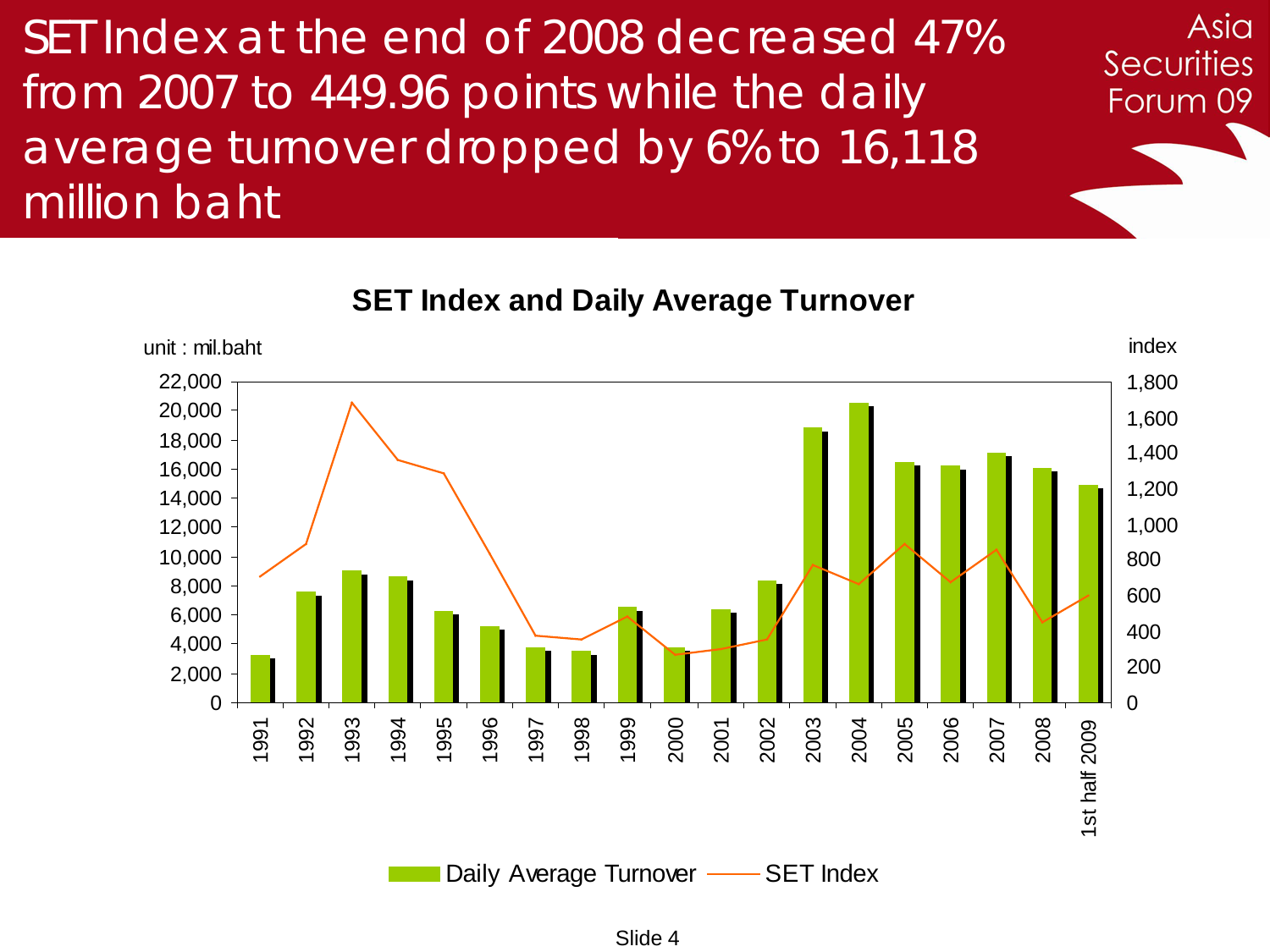2008 was the year of wild volatility for Thai stock market, resulting from world financial crisis and the fragile domestic politics

Asia

**Securities** 

Forum 09



SET index crashed down to lowest points at 384.15 in Oct 29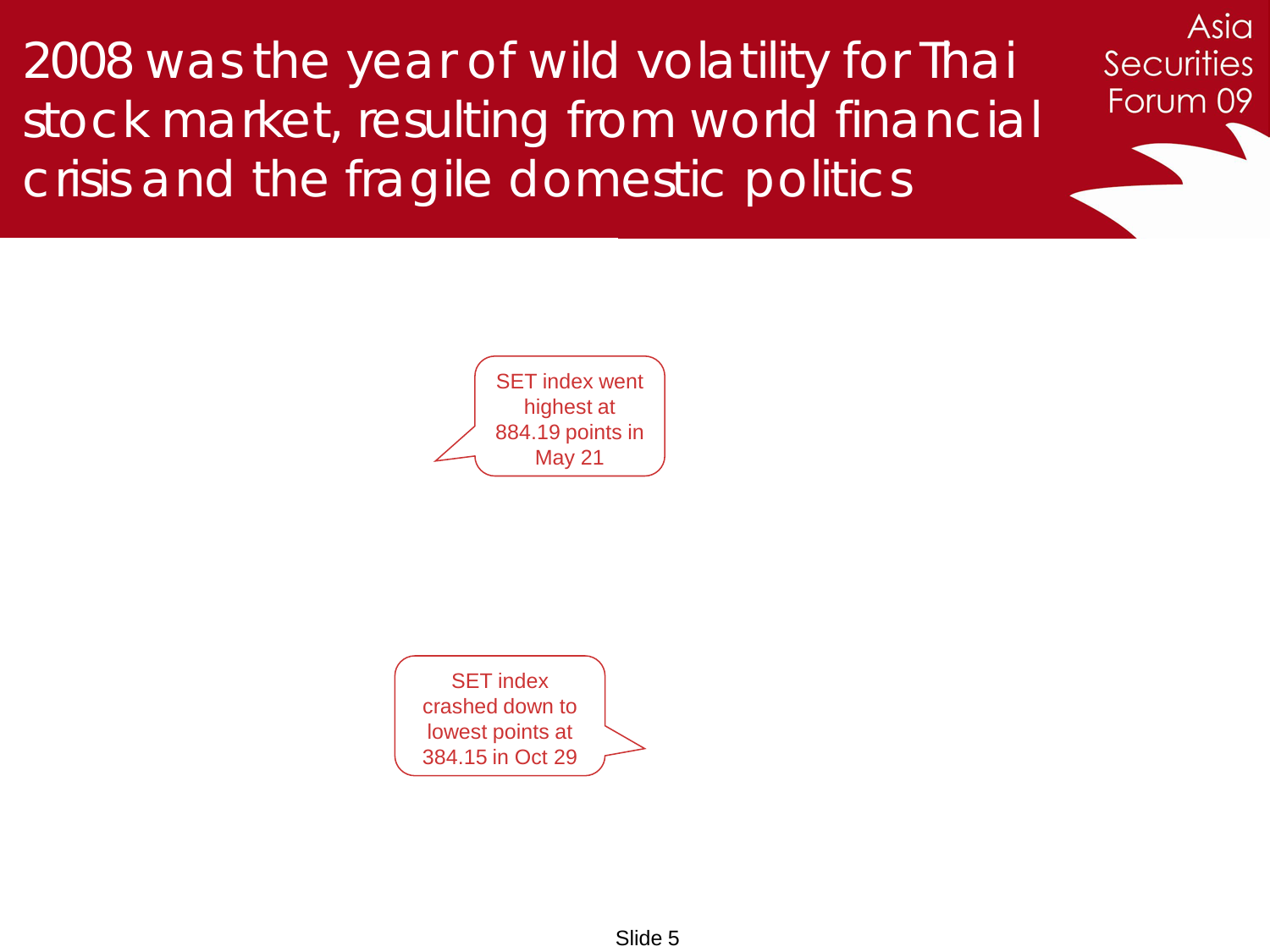#### Total turnover slightly decreased 7% to 3,981,230 million baht in 2008



Asia

**Securities** 

Forum 09

**Total Turnover**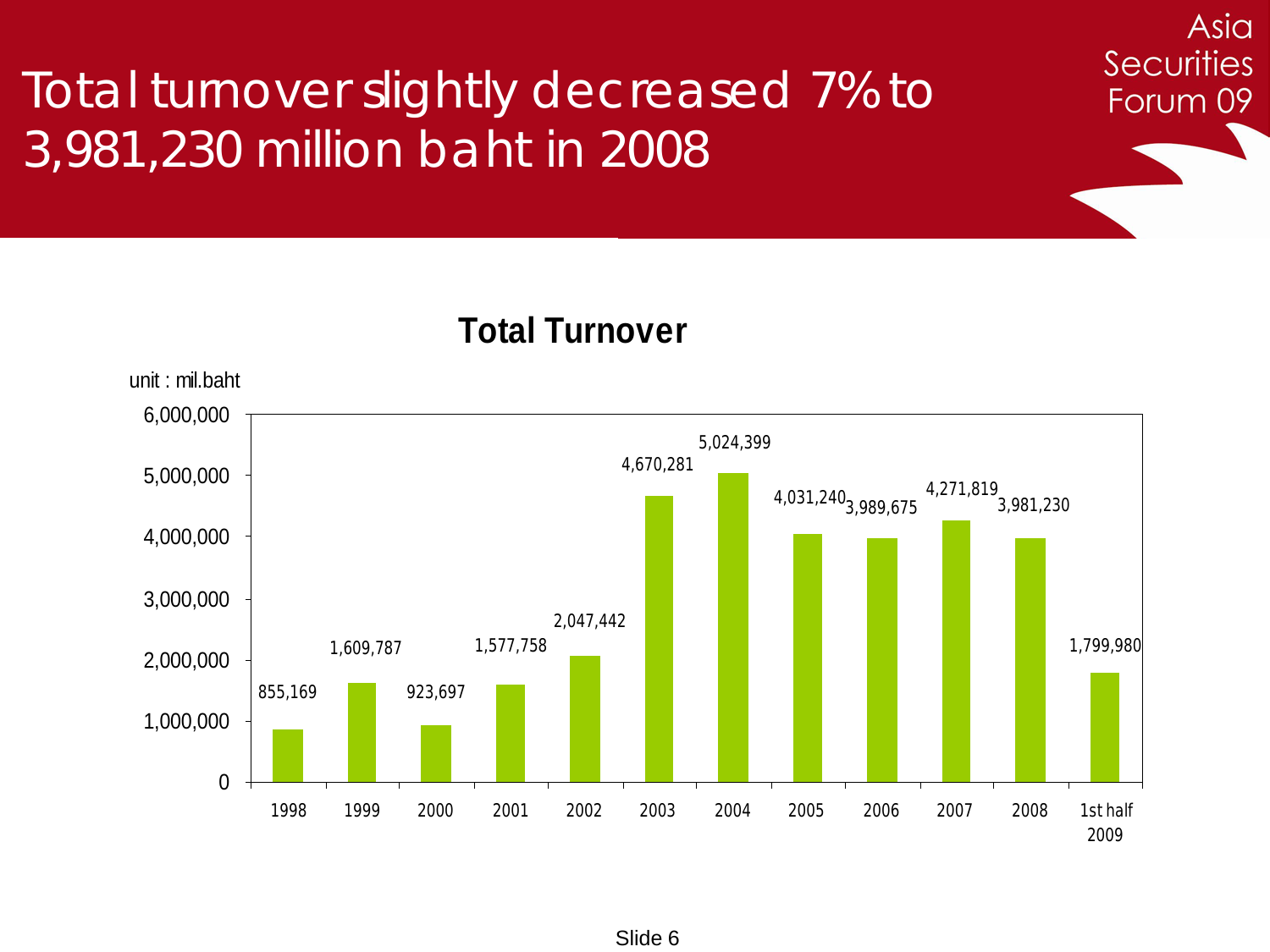### Total market capitalization decreased 46% to 3,568 billion baht in 2008

**Market Capitalization**



Asia

**Securities**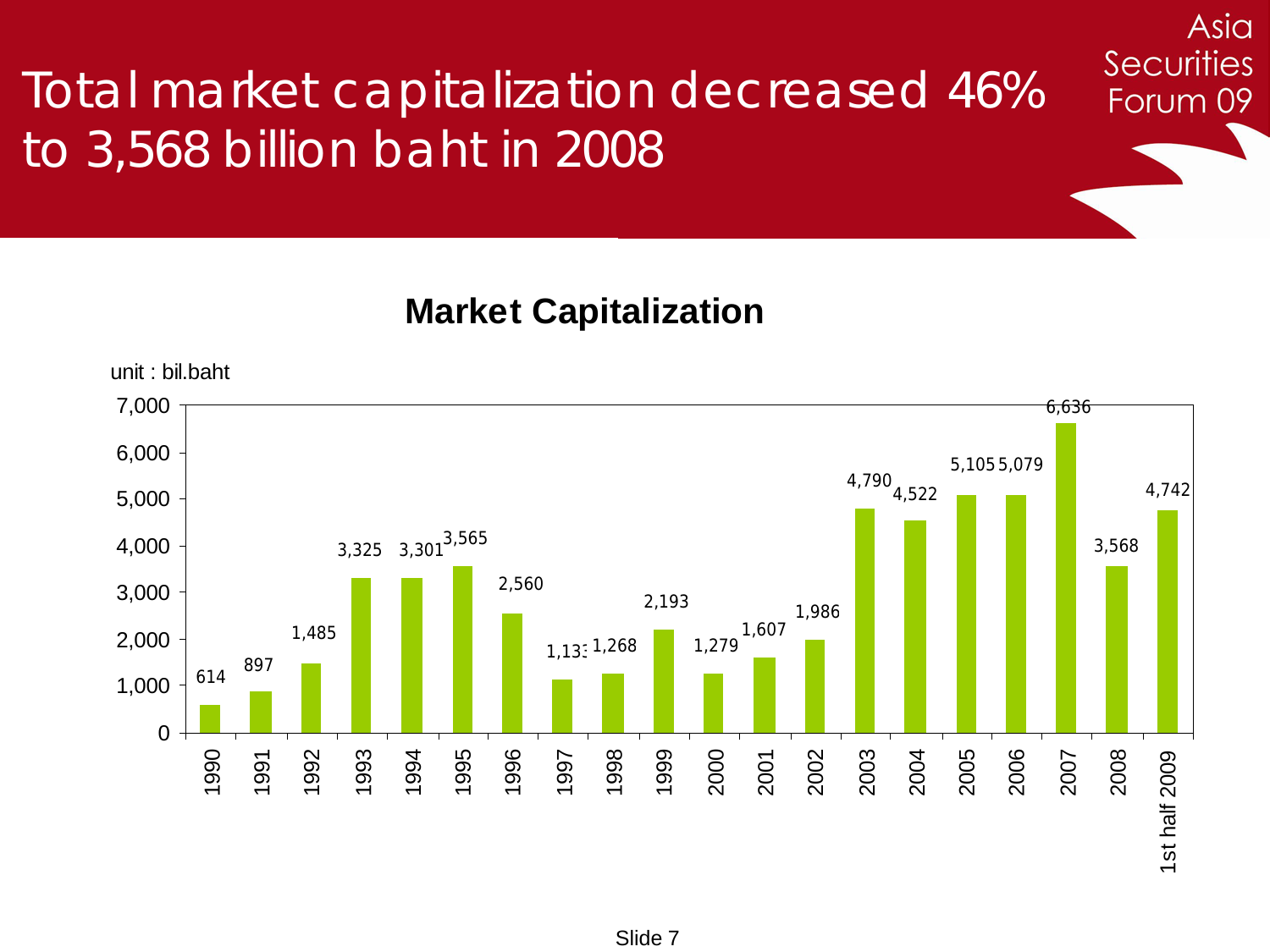P/E and P/BV in 2008 were 7.01 times and 0.98 times respectively, along with 6.57% of dividend yield

**PER, PBV, and Dividend Yield**

Asia

**Securities** 



Slide 8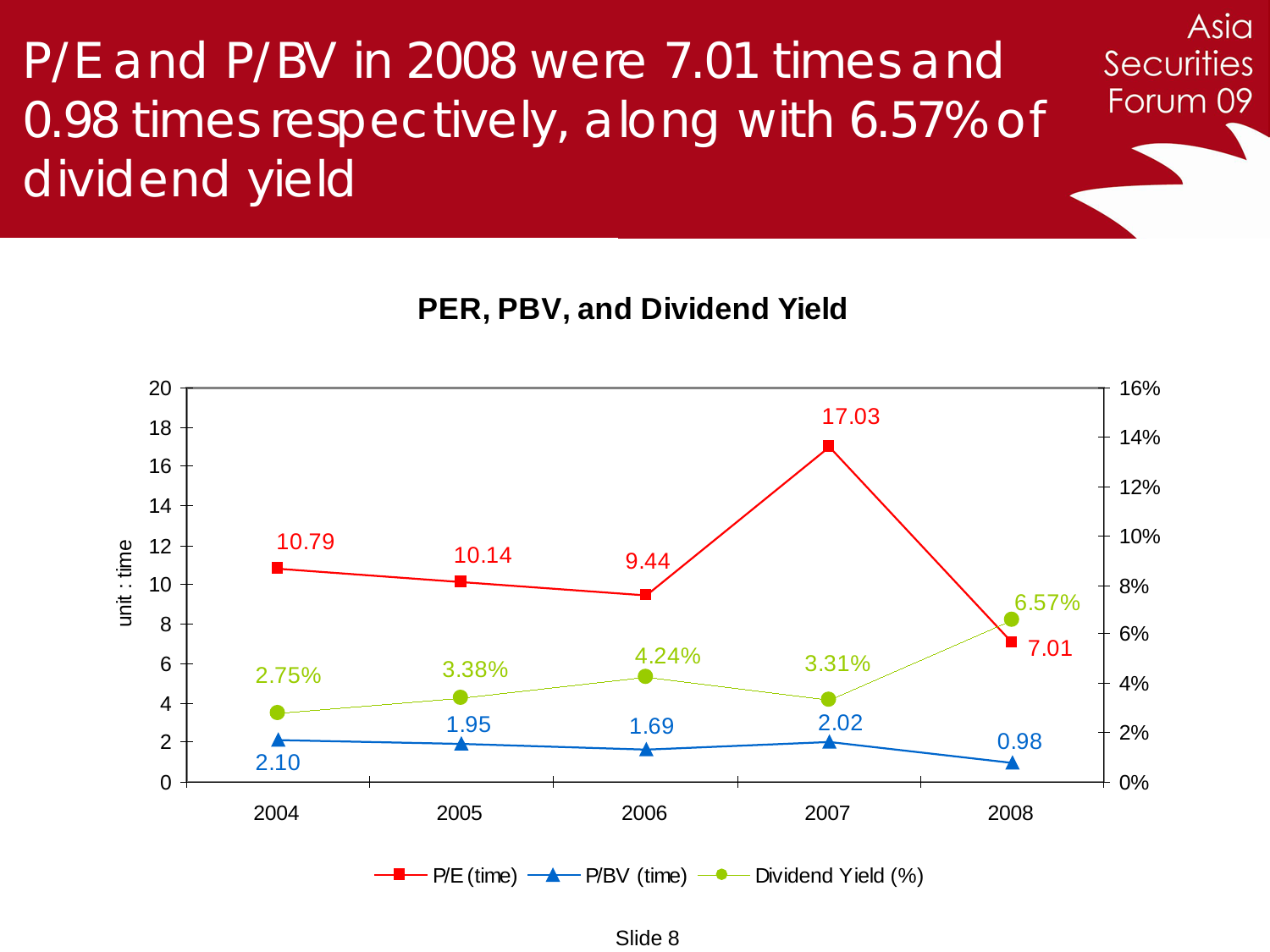Local retail investors, foreign investors and local institution investors accounted for 53%, 30% and 17% of total turnover, respectively in 2008

#### **Total Turnover Classified by Type of Investors**

Asia

**Securities** 

Forum 09



Slide 9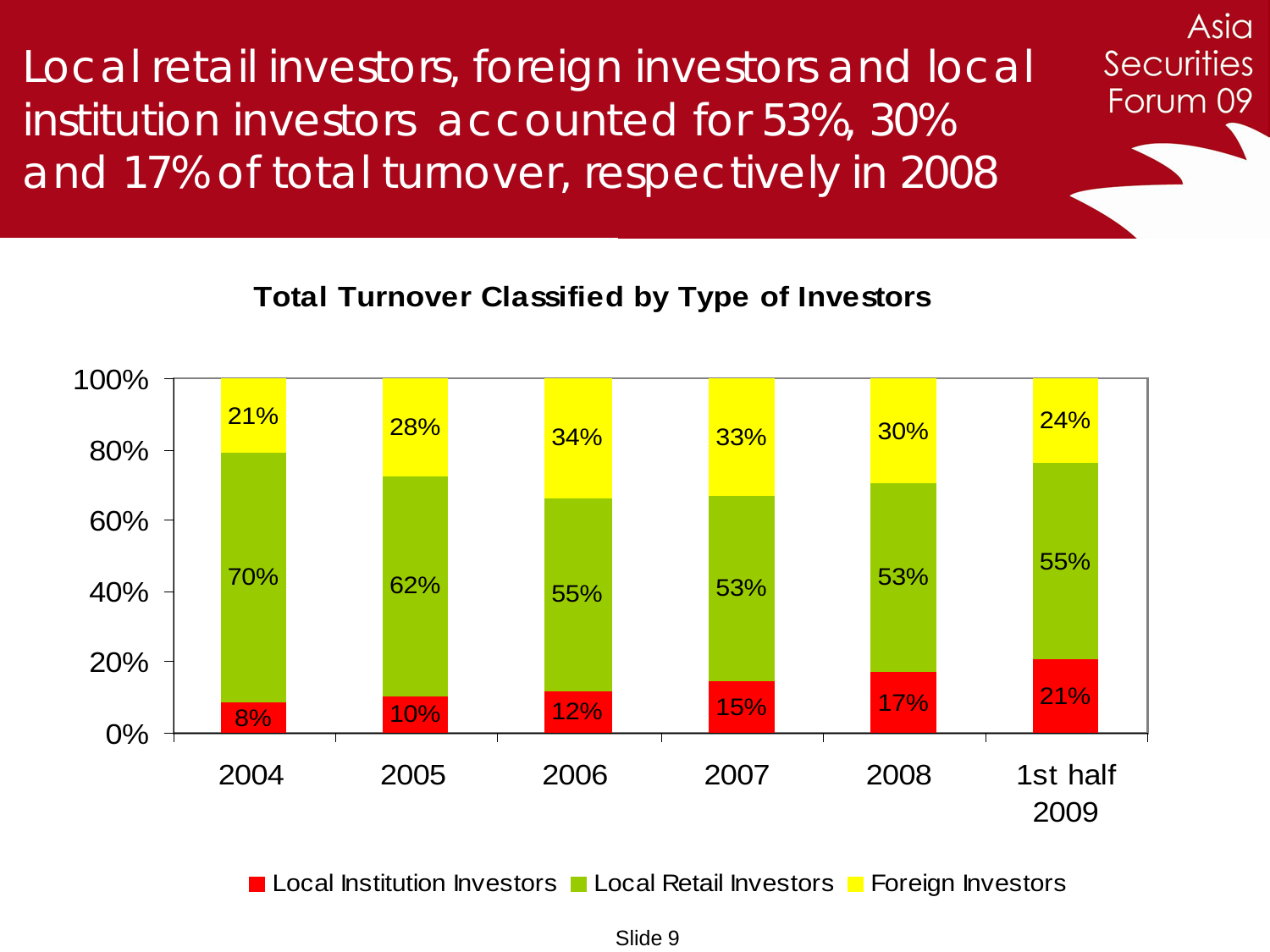## The number of listed companies was 476 in 2008

Asia

**Securities**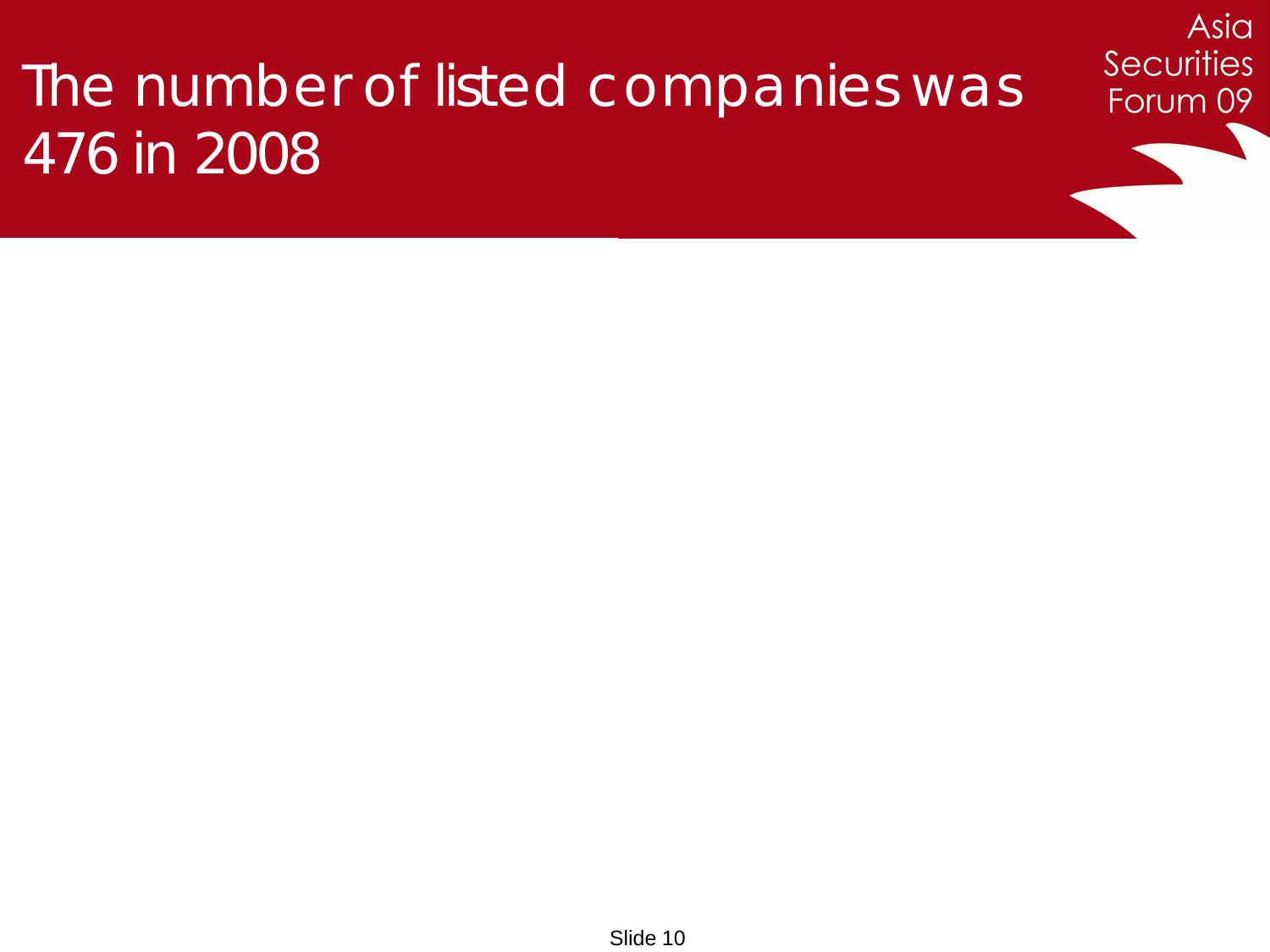Announce plan to fully liberalize the securities license and brokerage commission in 2012

Asia

**Securities** 

- Allow securities companies to have cross management with other securities companies
- Allow retail investors to invest in foreign markets through private funds or securities companies
- $\blacktriangleright$  Increase the minimum margin for securities trading in cash account from 10% to 15% of the buy limit
- Launch of Single Stock Futures in November 2008 and Gold Futures in February 2009 as the third and fourth products of TFEX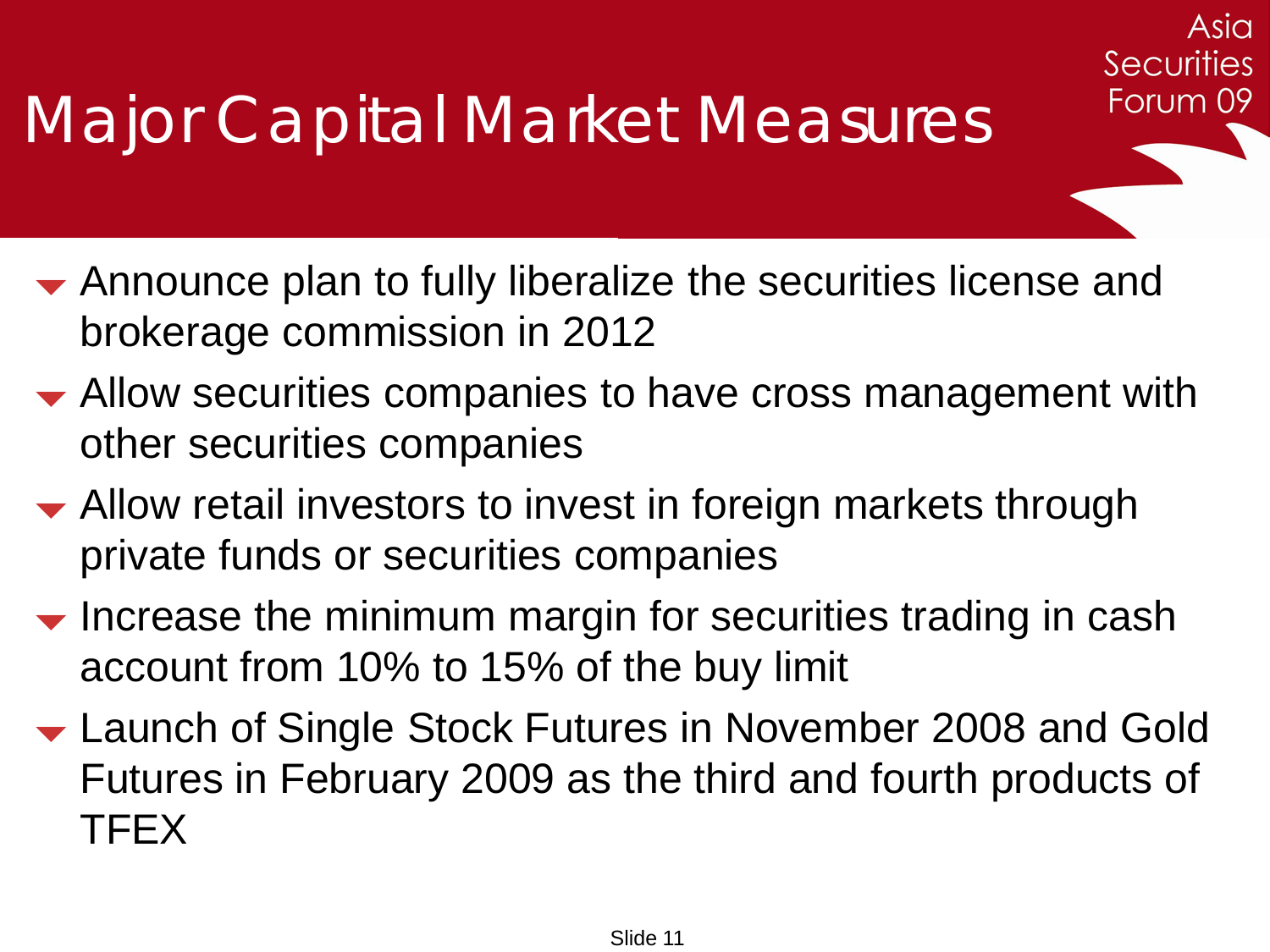# Major Capital Market Measures

- **► Lifting of 30% Reserve Requirement on Short-term Capital** Inflows
- Reduce the Corporate Income Tax rates for listed companies;

Asia

**Securities** 

- Newly listed companies by the end of 2009
	- MAI from 30 to 20% of the net profit for 3 years
	- SET from 30 to 25% of the net profit for 3 years
- **Existing listed companies** 
	- MAI from 30 to 20% of the first 20 million baht of net profit for 3 years
	- SET from 30 to 20% of the first 300 million baht of net profit for 3 years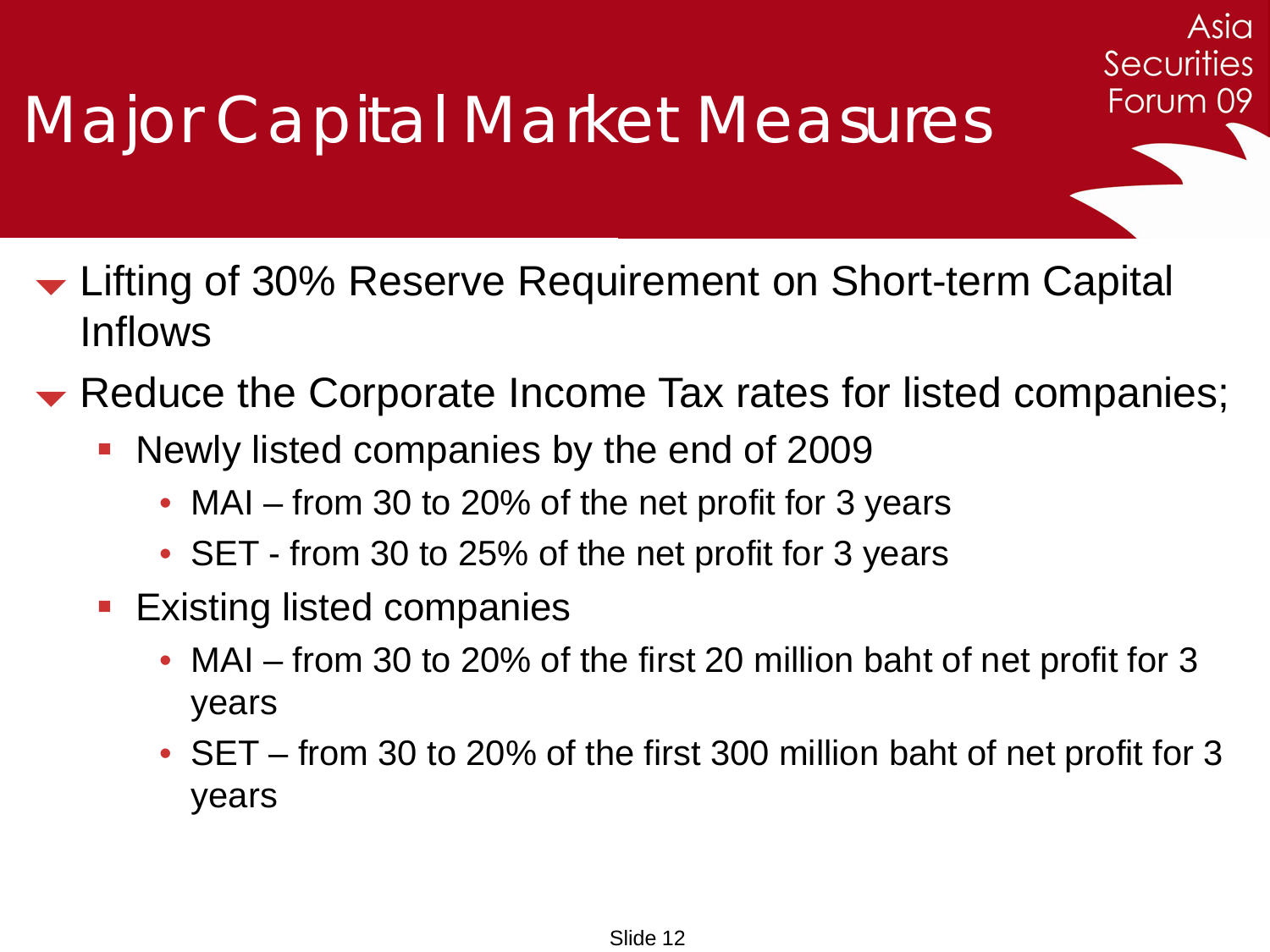

# Performance of Securities Industry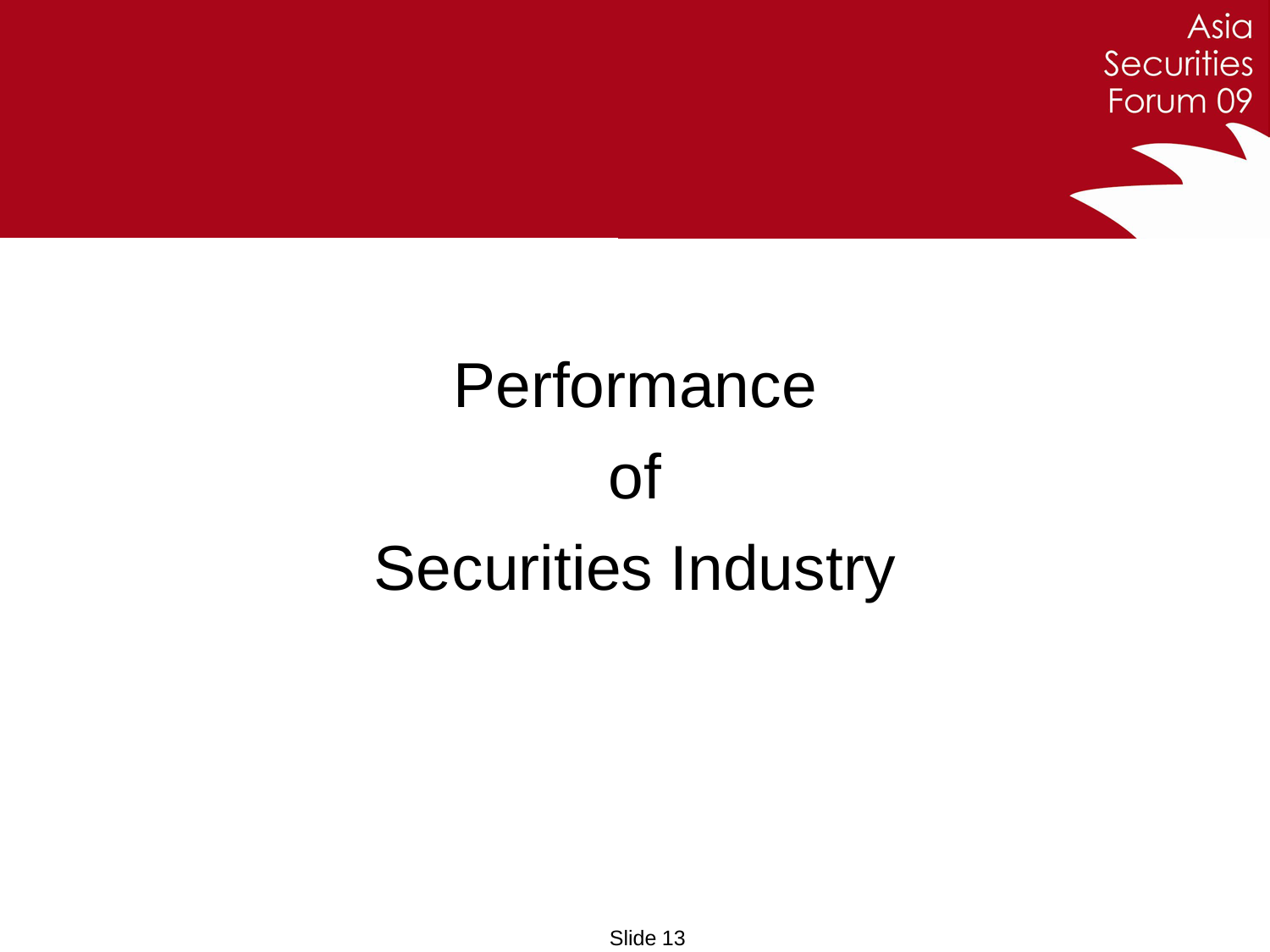Revenue of securities industry in 2008 moderately decreased to 24,350 million baht and the brokerage fees still remained the major source of incomes



#### **Revenue of Securities Companies**

Revenue Structure 2008

Asia

**Securities** 

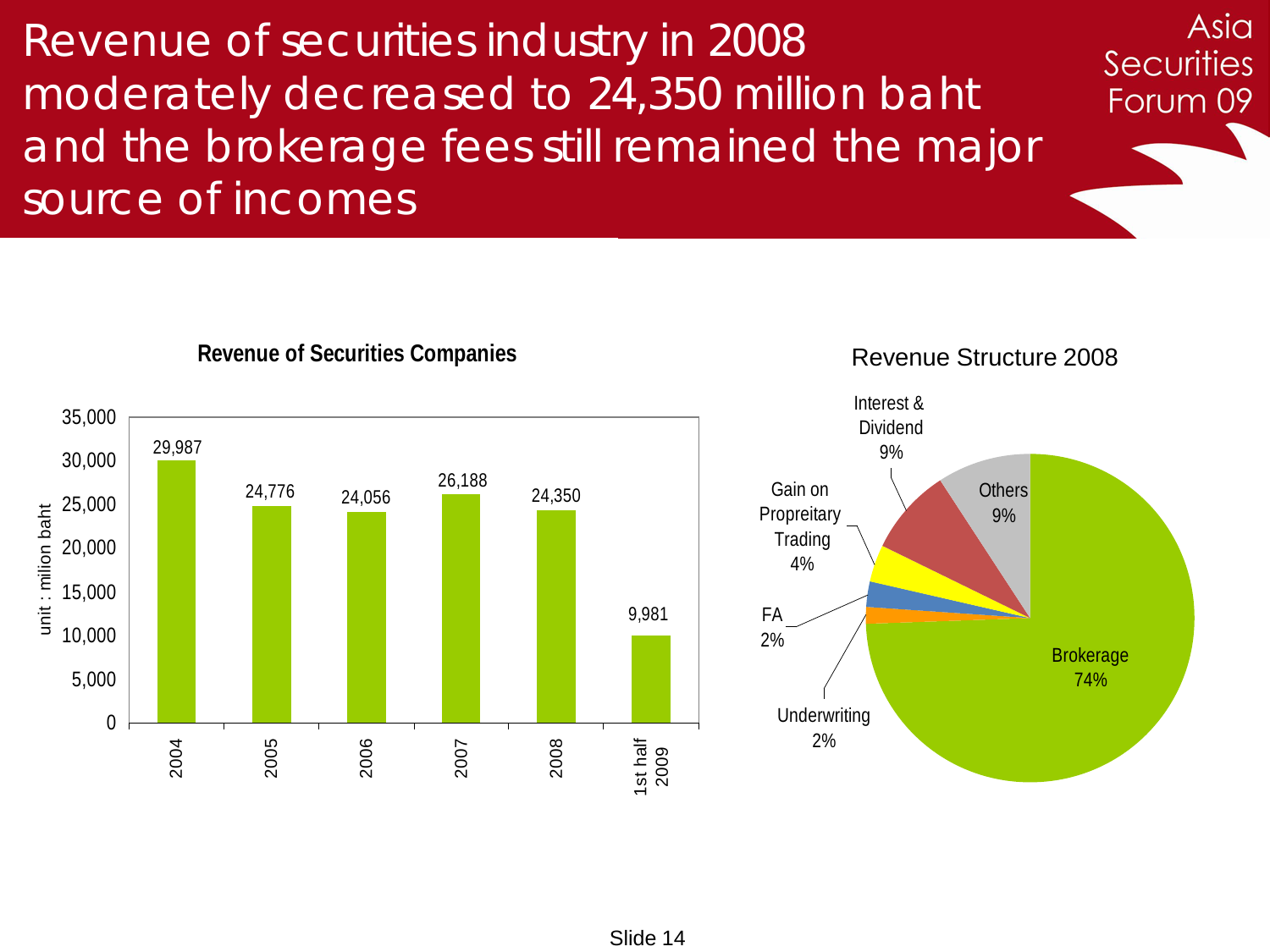Expenses increased to 20,026 million baht. The immense volatility of the market in 2008 prompted the industry to set aside provisions accounted for 12%.

25,000 22,956 20,026 20,000 17,315 16,449 16,953 unit : million baht unit : million baht 15,000 8,483 10,000 5,000 0 2009 2008 2006 2007 1st half 2004 2005

#### Expenses of Securities Companies

Expenses Structure 2008

Asia

**Securities** 

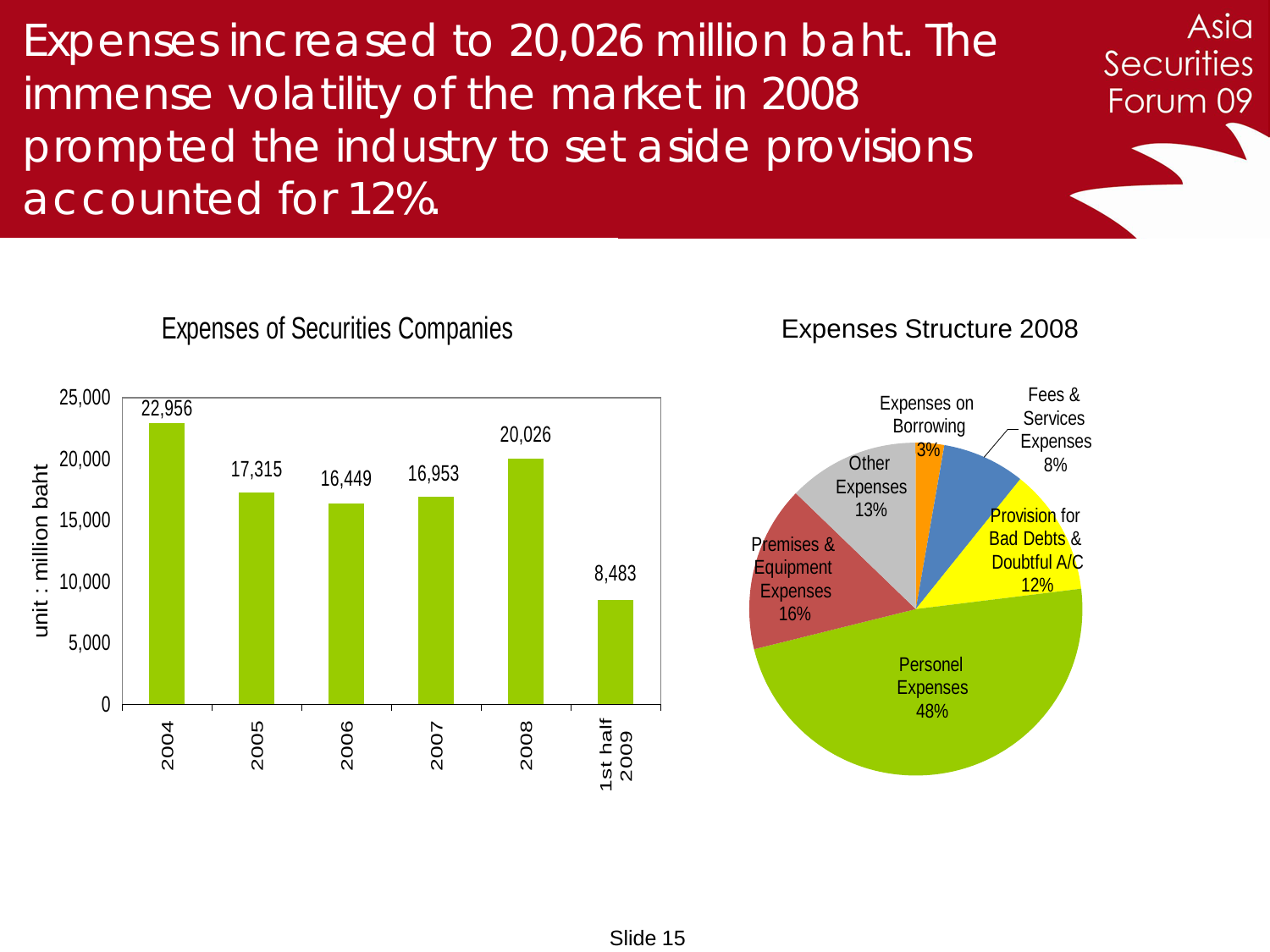Net profit decreased 63% to 2,456 million baht and ROE recorded at the low rate of 3.87%



Asia

**Securities** 

Slide 16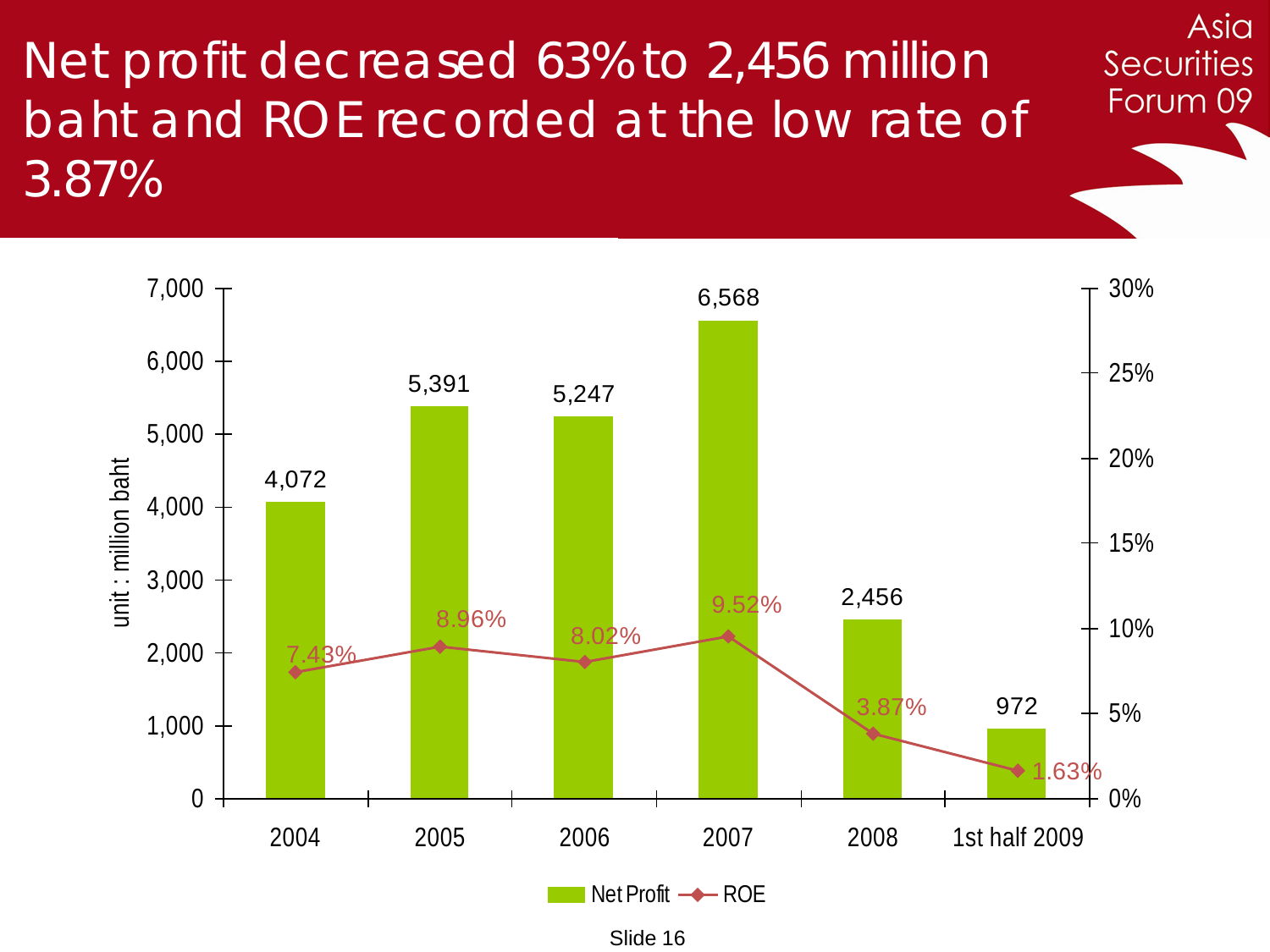At the end of 2008, total asset of securities industry securities Asia were 145,514 million baht. Industry's source of Forum 09 funds consisted of liabilities of 82,107 million baht and shareholders' equity of 63,407 million baht.



Slide 17